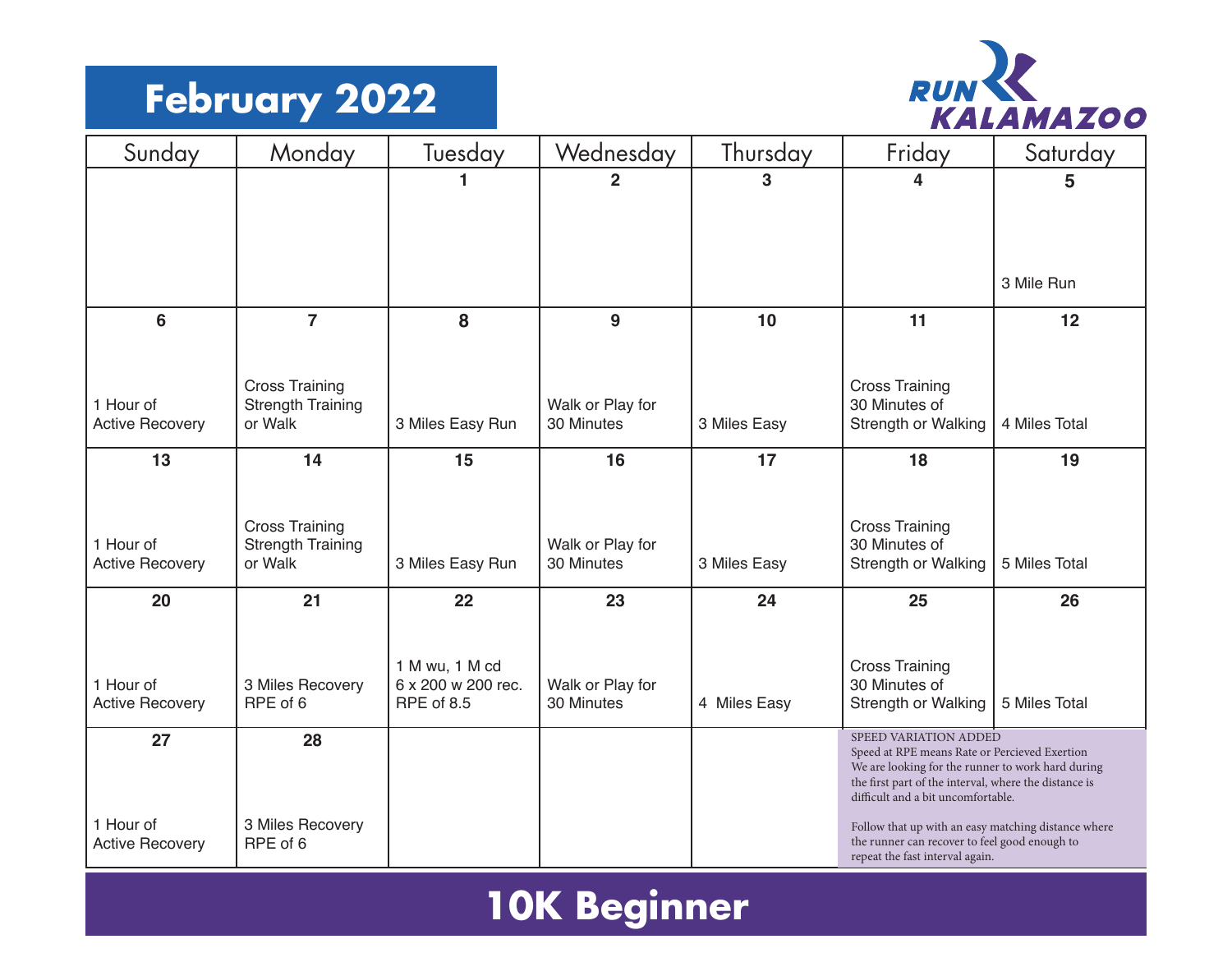#### **March 2022**



| Sunday                              | Monday                       | Tuesday                               | Wednesday                      | Thursday     | Friday                                 | Saturday      |
|-------------------------------------|------------------------------|---------------------------------------|--------------------------------|--------------|----------------------------------------|---------------|
|                                     |                              |                                       | $\overline{2}$                 | 3            | 4                                      | 5             |
|                                     |                              |                                       |                                |              |                                        |               |
|                                     |                              | 1 M wu, 1 M cd                        |                                |              | <b>Cross Training</b>                  |               |
|                                     |                              | 8 x 200 w 200 rec.<br>RPE of 8.5      | Walk or Play for<br>45 Minutes | 4 Miles Easy | 30 Minutes of<br>Strength or Walking   | 5 Miles Total |
| 6                                   | $\overline{7}$               | 8                                     | 9                              | 10           | 11                                     | 12            |
|                                     |                              |                                       |                                |              |                                        |               |
| 1 Hour of                           | 3 Miles Recovery             | 1 M wu, 1 M cd<br>10 x 200 w 200 rec. | Walk or Play for               |              | <b>Cross Training</b><br>30 Minutes of |               |
| <b>Active Recovery</b>              | RPE of 6                     | RPE of 8.5                            | 45 Minutes                     | 4 Miles Easy | Strength or Walking                    | 5 Miles Total |
| 13                                  | 14                           | 15                                    | 16                             | 17           | 18                                     | 19            |
|                                     |                              |                                       |                                |              |                                        |               |
|                                     |                              | 1 M wu, 1 M cd                        |                                |              | <b>Cross Training</b>                  |               |
| 1 Hour of<br><b>Active Recovery</b> | 3 Miles Recovery<br>RPE of 6 | 3 x 400 w 400 rec.<br>RPE of 8.5      | Walk or Play for<br>45 Minutes | 5 Miles Easy | 30 Minutes of<br>Strength or Walking   | 6 Miles Total |
| 20                                  | 21                           | 22                                    | 23                             | 24           | 25                                     | 26            |
|                                     |                              |                                       |                                |              |                                        |               |
| 1 Hour of                           | 3 Miles Recovery             | 1 M wu, 1 M cd<br>4 x 400 w 400 rec.  | Walk or Play for               |              | <b>Cross Training</b><br>30 Minutes of |               |
| <b>Active Recovery</b>              | RPE of 6                     | RPE of 8.5                            | 45 Minutes                     | 5 Miles Easy | Strength or Walking                    | 6 Miles Total |
| 27                                  | 28                           | 29                                    | 30                             | 31           |                                        |               |
|                                     |                              | 1 M wu, 1 M cd                        |                                |              |                                        |               |
|                                     |                              | 5 x 400 w 400 rec.                    |                                |              |                                        |               |
| 1 Hour of<br><b>Active Recovery</b> | 4 Miles Recovery<br>RPE of 6 | 2 x 200 w 200 rec.<br>RPE of 9        | Walk or Play for<br>45 Minutes | 5 Miles Easy |                                        |               |

## **10K Beginner**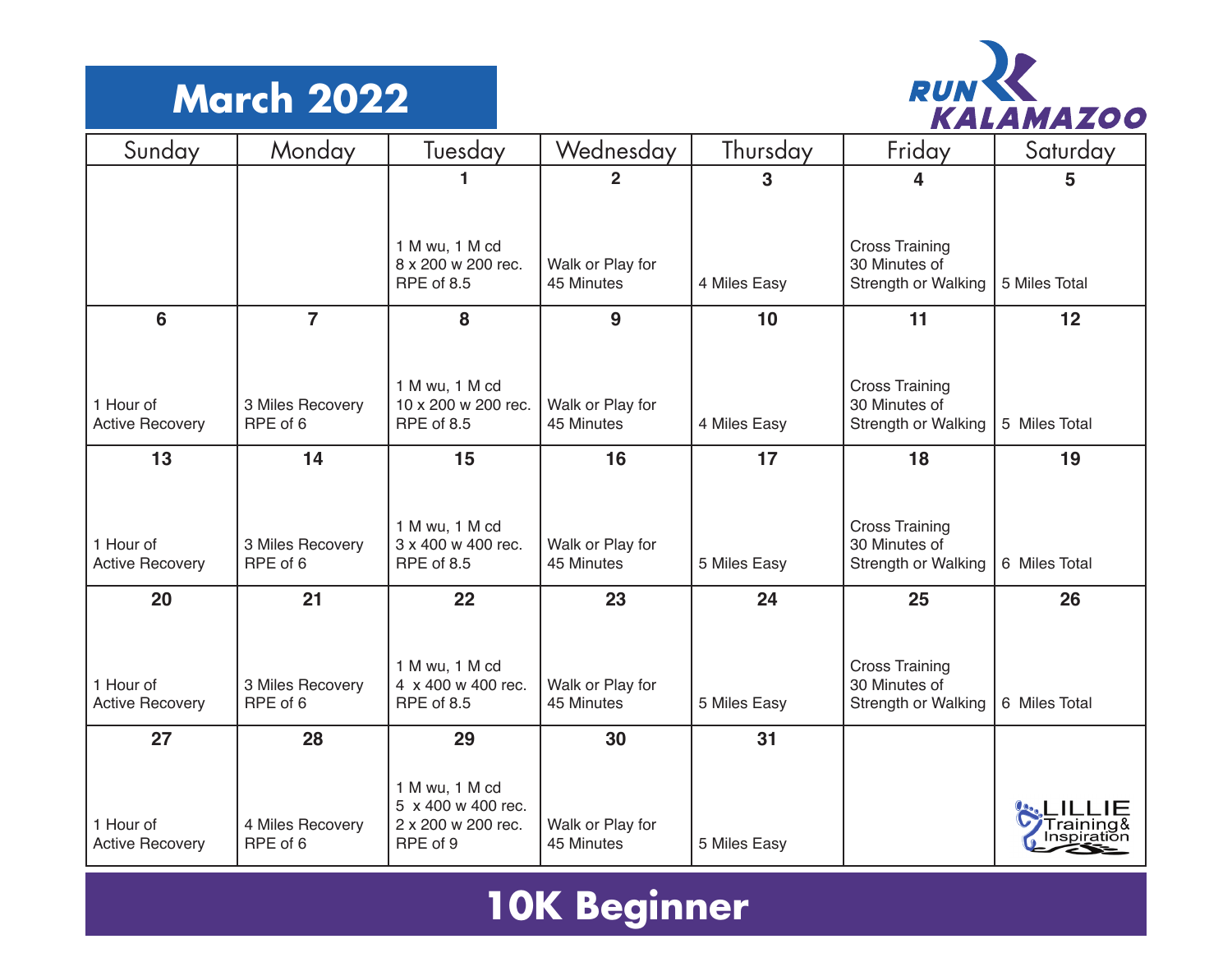



| Sunday                              | Monday                       | Tuesday                                  | Wednesday    | Thursday                             | Friday                                 | Saturday      |
|-------------------------------------|------------------------------|------------------------------------------|--------------|--------------------------------------|----------------------------------------|---------------|
|                                     |                              |                                          |              |                                      |                                        | $\mathbf 2$   |
|                                     |                              |                                          |              |                                      |                                        |               |
|                                     |                              |                                          |              |                                      | <b>Cross Training</b>                  |               |
|                                     |                              |                                          |              |                                      | 30 Minutes of<br>Strength or Walking   | 7 Miles Total |
| 3                                   | $\overline{\mathbf{4}}$      | 5                                        | 6            | $\overline{7}$                       | 8                                      | 9             |
|                                     |                              | 1 M wu, 1 M cd                           |              |                                      |                                        |               |
| 1 Hour of                           | 4 Miles Recovery             | 5 x 400 w 400 rec.<br>4 x 200 w 200 rec. |              | 1 M wu, 1 M cd<br>2 Mile at Tempo    | <b>Cross Training</b><br>30 Minutes of |               |
| <b>Active Recovery</b>              | RPE of 6                     | RPE of 9                                 | 5 Miles Easy | RPE of 8                             | Strength or Walking                    | 7 Miles Total |
| 10                                  | 11                           | 12                                       | 13           | 14                                   | 15                                     | 16            |
|                                     |                              |                                          |              |                                      |                                        |               |
|                                     |                              | 1 M wu, 1 M cd<br>6 x 400 w 400 rec.     |              | 1 M wu, 1 M cd                       | <b>Cross Training</b>                  |               |
| 1 Hour of<br><b>Active Recovery</b> | 4 Miles Recovery<br>RPE of 6 | 4 x 200 w 200 rec.<br>RPE of 9           | 5 Miles Easy | 3 Mile at Tempo<br>RPE of 8          | 30 Minutes of<br>Strength or Walking   | 8 Miles Total |
| 17                                  | 18                           | 19                                       | 20           | 21                                   | 22                                     | 23            |
|                                     |                              |                                          |              |                                      |                                        |               |
|                                     |                              | 1 M wu, 1 M cd<br>6 x 400 w 400 rec.     |              | 1 M wu, 1 M cd                       | <b>Cross Training</b>                  |               |
| 1 Hour of<br><b>Active Recovery</b> | 4 Miles Recovery<br>RPE of 6 | 6 x 200 w 200 rec.<br>RPE of 9           | 5 Miles Easy | 4 Mile at Tempo<br>RPE of 8          | 30 Minutes of<br>Strength or Walking   | 8 Mile Run    |
|                                     |                              |                                          |              |                                      |                                        |               |
| 24                                  | 25                           | 26                                       | 27           | 28                                   | 29                                     | 30            |
|                                     |                              | 1 M wu, 1 M cd                           |              |                                      |                                        | Training&     |
| 1 Hour of                           | 4 Miles Recovery             | 6 x 400 w 400 rec.<br>6 x 200 w 200 rec. |              | 1 M wu, 1 M cd<br>Mile at Tempo<br>3 | <b>Cross Training</b><br>30 Minutes of | Inspiratiŏn   |
| <b>Active Recovery</b>              | RPE of 6                     | RPE of 9                                 | 5 Miles Easy | RPE of 8                             | Strength or Walking                    | 6 Miles Total |

## **10K Beginner**